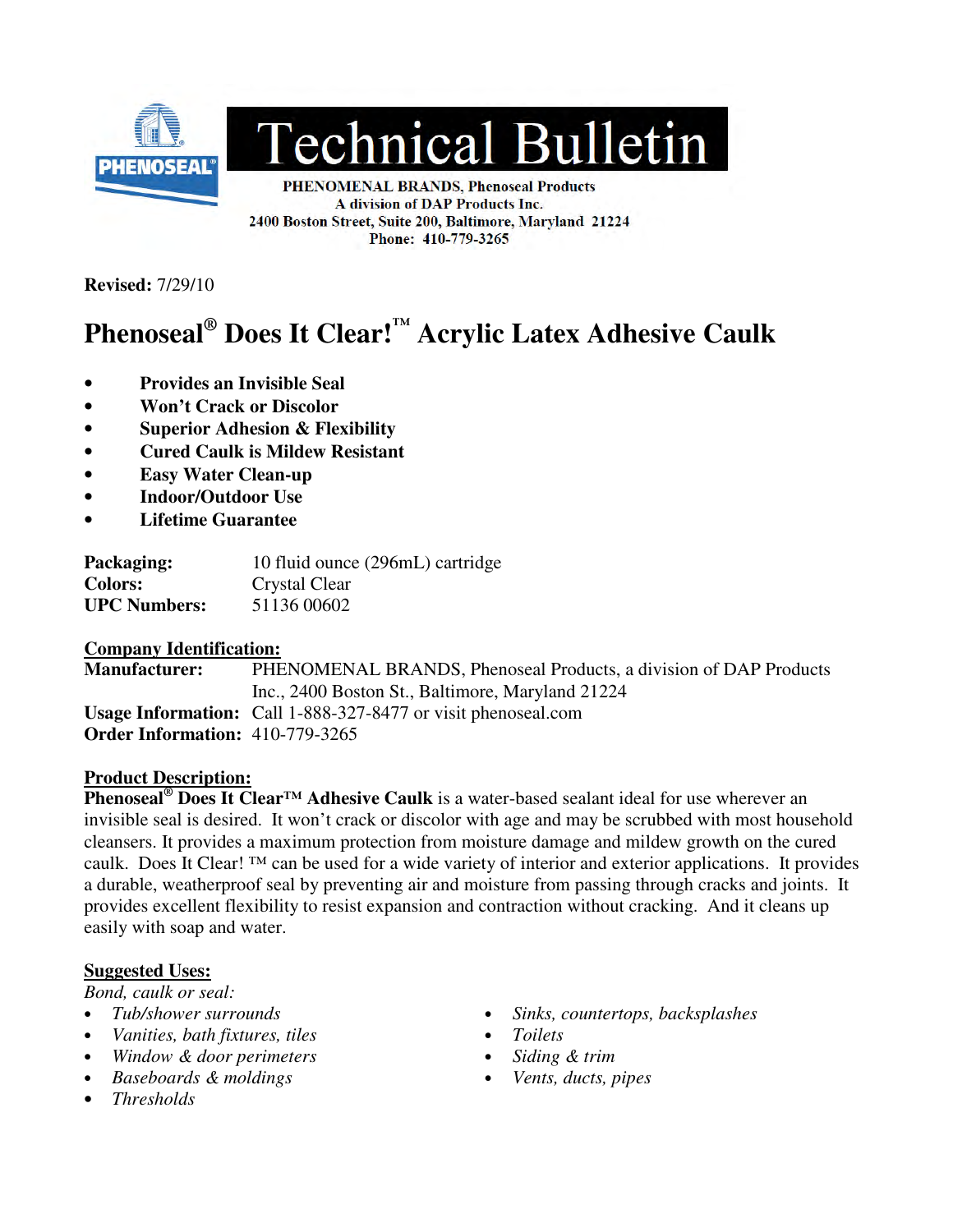#### *Adheres to:*

- 
- 
- 
- 
- 
- 

#### **Surface Preparation & Application:**

- 1. Surface must be clean, dry and free of all old caulk, dirt, dust, grease and debris.
- 2. Cut nozzle at 45º angle to desired bead size.
- 3. Puncture inner foil seal.
- 4. Load cartridge into caulking gun.
- 5. Apply caulk to surface, pushing caulk ahead of nozzle.
- 6. If necessary, smooth bead with finishing tool.
- 7. Clean up excess uncured caulk with a damp sponge before it skins over. Cured caulk must be cut or scraped away.
- **8. Caulk applies white, dries clear in approximately 7 14 days (depending on joint depth, temperature & humidity). Product should not be painted until it has turned clear. Paint with latex of oil-based paints.**
- 9. Allow caulk to dry for at least twelve hours before exposing to water or moisture. Clear color may whiten when exposed to water, but clarity will return after drying. Quality will not be affected.
- 10. Reseal for storage and reuse.

## *For Best Results:*

- *Apply in temperatures from 40ºF to 100°F.*
- *Do not apply when rain or freezing temperatures are forecasted before full dry can occur. Cooler temperatures and/or high humidity will increase dry time.*
- *Not for filling butt joints, surface defects or for tuck-pointing. Not for use between two non-porous surfaces or with mirrors. Not for marine or automotive applications or continuous underwater use.*
- *Joint size should not exceed 1/2" wide x1/2" deep. If joint depth exceeds 1/2", use backer rod material.*
- *Caulk applies white and dries crystal clear typically within 7 to 14 days (depending on joint depth, temperature and humidity).*
- *Store caulk away from extreme heat or cold.*

#### **Physical & Chemical Characteristics:**

| Base:                                 | Acrylic Latex Polymer                                          |
|---------------------------------------|----------------------------------------------------------------|
| Volatile:                             | Water                                                          |
| VOC:                                  | $<$ 65 gm/L ( $<$ 4%)                                          |
| Weight per Gallon:                    | $8.6 \pm 0.5$ lbs./gal.                                        |
| Solids:                               | $61\% \pm 1\%$                                                 |
| Odor:                                 | Mild                                                           |
| Full Cure:                            | 48 hours under normal conditions, and clear after 7 to 14 days |
| <b>Application Temperature Range:</b> | $40^{\circ}$ F to $100^{\circ}$ F                              |
| Service Temperature Range:            | $-20^{\circ}$ F to $180^{\circ}$ F                             |
| Freeze Thaw Stability:                | Passes 5 cycles @0°F                                           |
| Flash Point:                          | None                                                           |

- *Ceramic tile Fiberglass*
- *Laminate Metal*
- *Porcelain Marble*
- *Glass Wood*
- *Plastic Wallboard* 
	- *Vinyl Concrete & masonry*